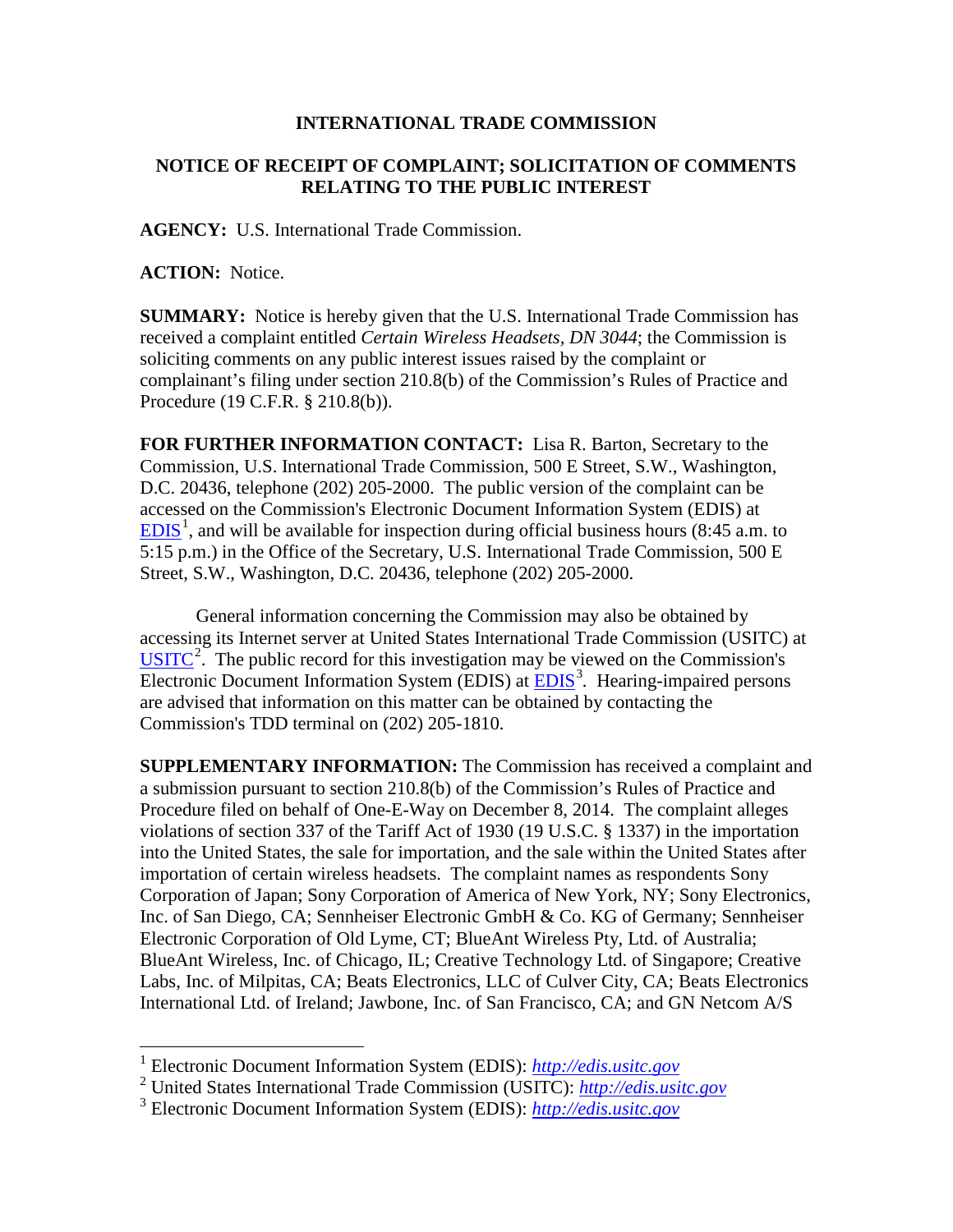d/b/a Jabra of Denmark. The complainant requests that the Commission issue a limited exclusion order, cease and desist orders, and a bond upon respondents' alleged infringing articles during the 60-day Presidential review period pursuant to 19 U.S.C. § 1337(j).

Proposed respondents, other interested parties, and members of the public are invited to file comments, not to exceed five (5) pages in length, inclusive of attachments, on any public interest issues raised by the complaint or section 210.8(b) filing. Comments should address whether issuance of the relief specifically requested by the complainant in this investigation would affect the public health and welfare in the United States, competitive conditions in the United States economy, the production of like or directly competitive articles in the United States, or United States consumers.

In particular, the Commission is interested in comments that:

- (i) explain how the articles potentially subject to the requested remedial orders are used in the United States;
- (ii) identify any public health, safety, or welfare concerns in the United States relating to the requested remedial orders;
- (iii) identify like or directly competitive articles that complainant, its licensees, or third parties make in the United States which could replace the subject articles if they were to be excluded;
- (iv) indicate whether complainant, complainant's licensees, and/or third party suppliers have the capacity to replace the volume of articles potentially subject to the requested exclusion order and/or a cease and desist order within a commercially reasonable time; and
- (v) explain how the requested remedial orders would impact United States consumers.

Written submissions must be filed no later than by close of business, eight calendar days after the date of publication of this notice in the *Federal Register*. There will be further opportunities for comment on the public interest after the issuance of any final initial determination in this investigation.

Persons filing written submissions must file the original document electronically on or before the deadlines stated above and submit 8 true paper copies to the Office of the Secretary by noon the next day pursuant to section 210.4(f) of the Commission's Rules of Practice and Procedure (19 C.F.R. § 210.4(f)). Submissions should refer to the docket number ("Docket No. 3044") in a prominent place on the cover page and/or the first page. (*See* Handbook for [Electronic Filing Procedures](http://www.usitc.gov/secretary/fed_reg_notices/rules/handbook_on_electronic_filing.pdf), *Electronic Filing Procedures*<sup>[4](#page-1-0)</sup>). Persons with questions regarding filing should contact the Secretary (202-205-2000).

 $\overline{a}$ 

<span id="page-1-0"></span><sup>4</sup> Handbook for Electronic Filing Procedures:

http://www.usitc.gov/secretary/fed\_reg\_notices/rules/handbook\_on\_electronic\_filing.pdf